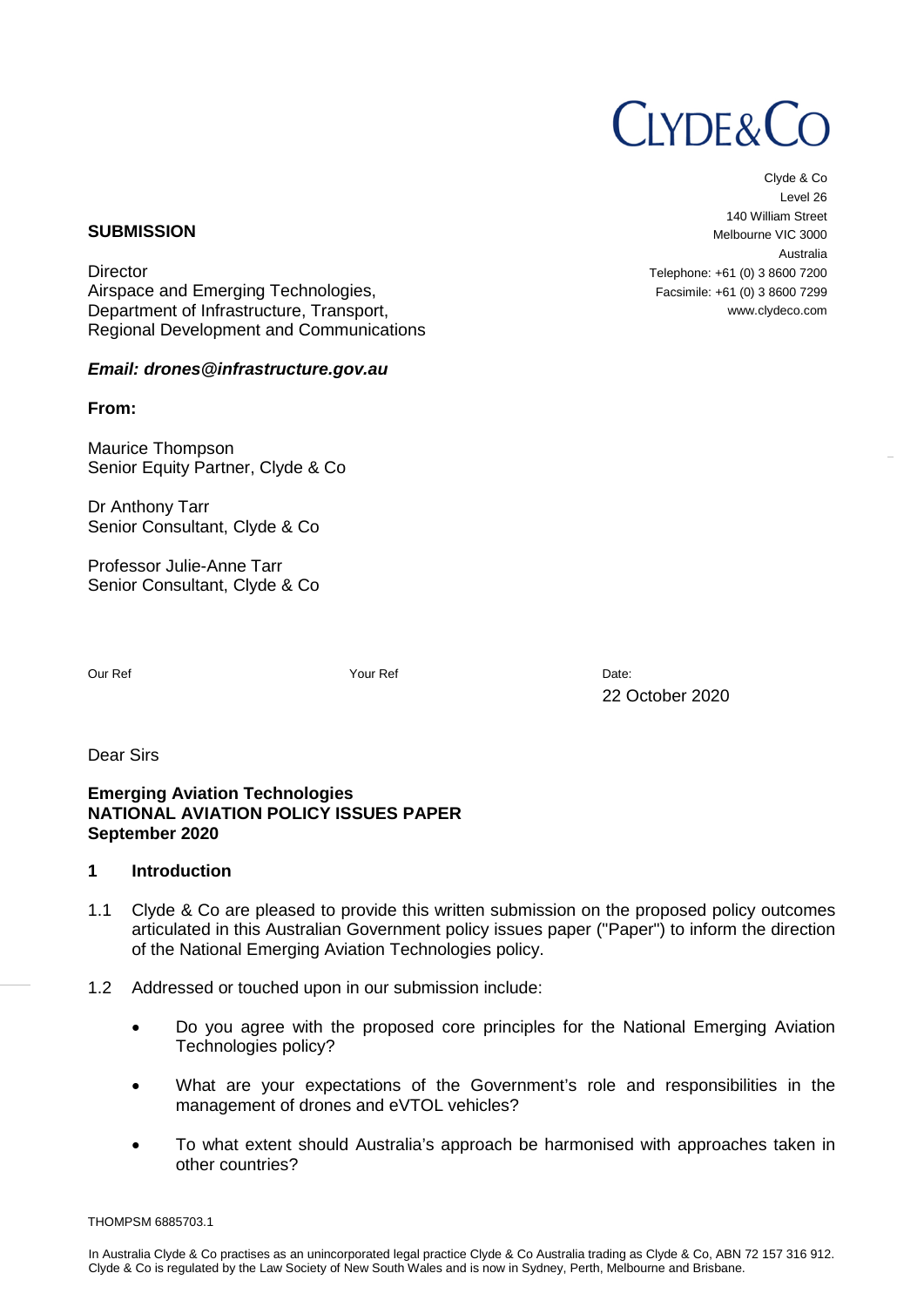- Are there other issues that the Australian Government should consider?
- 1.3 The Paper is described as being the "*first step towards development of a national policy for the management of drones and other emerging aviation technologies*". The Paper identifies opportunities and risks associated with these technologies, outlines some of the current approaches for managing these issues and proposes an approach to policy development. The proposed approach to policy development covers airspace integration, safety, security, noise, environment, privacy, safe and efficient electric take-off and landing vehicles, infrastructure, technology trials and central coordination<sup>1</sup>. These are all important issues and are integral to the development of a comprehensive national policy that will allow Australia to benefit from the considerable opportunities provided by emerging aviation technologies.
- 1.4 However, in our submission, a national policy that omits a considered assessment and effective implementation of compulsory liability insurance is ignoring a vital dimension in managing the risks and impacts associated with the use and deployment of drones and other emerging aviation technologies.
- 1.5 It is particularly their foreshadowed usage in urban transport and delivery within high density population areas by corporations such as Amazon, Google and Uber that gives re-birth to the debate and underlying issues considered by legislators and regulators in relation to the motor vehicle one-hundred years ago. For example, in 1920 the Attorney General and Commissioner of Insurance in Massachusetts, in describing legislation intended to require motor vehicle owners to have liability insurance or evidence of a bond covering the owner's financial responsibility, stated that these requirements were "*drawn upon the theory that the State can and ought to require every person who operates an automobile to furnish*  protection for the public against the injuries which they may cause<sup>"2</sup>. This, it is suggested, is precisely the juncture that has been reached with drones.
- 1.6 The Paper devotes less than half a page of its sixty-two pages to insurance. This commentary is as follows:

"Most commercial drone operators make the business decision to hold insurance to cover for any damage or injury caused as part of managing the risk of their operations. Recreational users that are members of some drone organizations carry insurance as part of their membership. The requirement to hold insurance is often a condition of engagement by organizations procuring drone-based services. There are a range of models in other sectors where third-party insurance has been mandated, such as for vehicles. However, it remains to be seen whether this would be an appropriate mechanism for drones, especially considering the disparate risk profiles of operations across the drone sector. Aviation traditionally has operated free from mandated compulsory third-party insurance for damage to property or injury, although many industry operators hold insurance policies to cover a range of scenarios as a part of their risk management processes. Any decision to implement an insurance scheme for drone operators will need to be informed by relevant drone accident data, be proportionate to the risk profile of operations, be consistent with a holistic approach to regulation and complement the suite of various approaches available to manage risks

<sup>1</sup> **Emerging Aviation Technologies NATIONAL AVIATION POLICY ISSUES PAPER September 2020**, at page 7. See also, Julie-Anne Tarr, Maurice Thompson and Anthony Tarr, "Regulation, Risk and Insurance of Drones: An Urgent Global Accountability Imperative" [2019] Journal of Business Law 559; Julie-Anne Tarr, Anthony Tarr, Ron Bartsch and Maurice Thompson "Drones in Australia – Rapidly evolving regulatory and insurance challenges" (2019) 30 Insurance Law Journal 135.

<sup>2</sup> Quote from article by Ralph H. Blanchard, "Compulsory Motor Vehicle Liability Insurance in Massachusetts" (1936) 3 Law & Contemporary Problems 537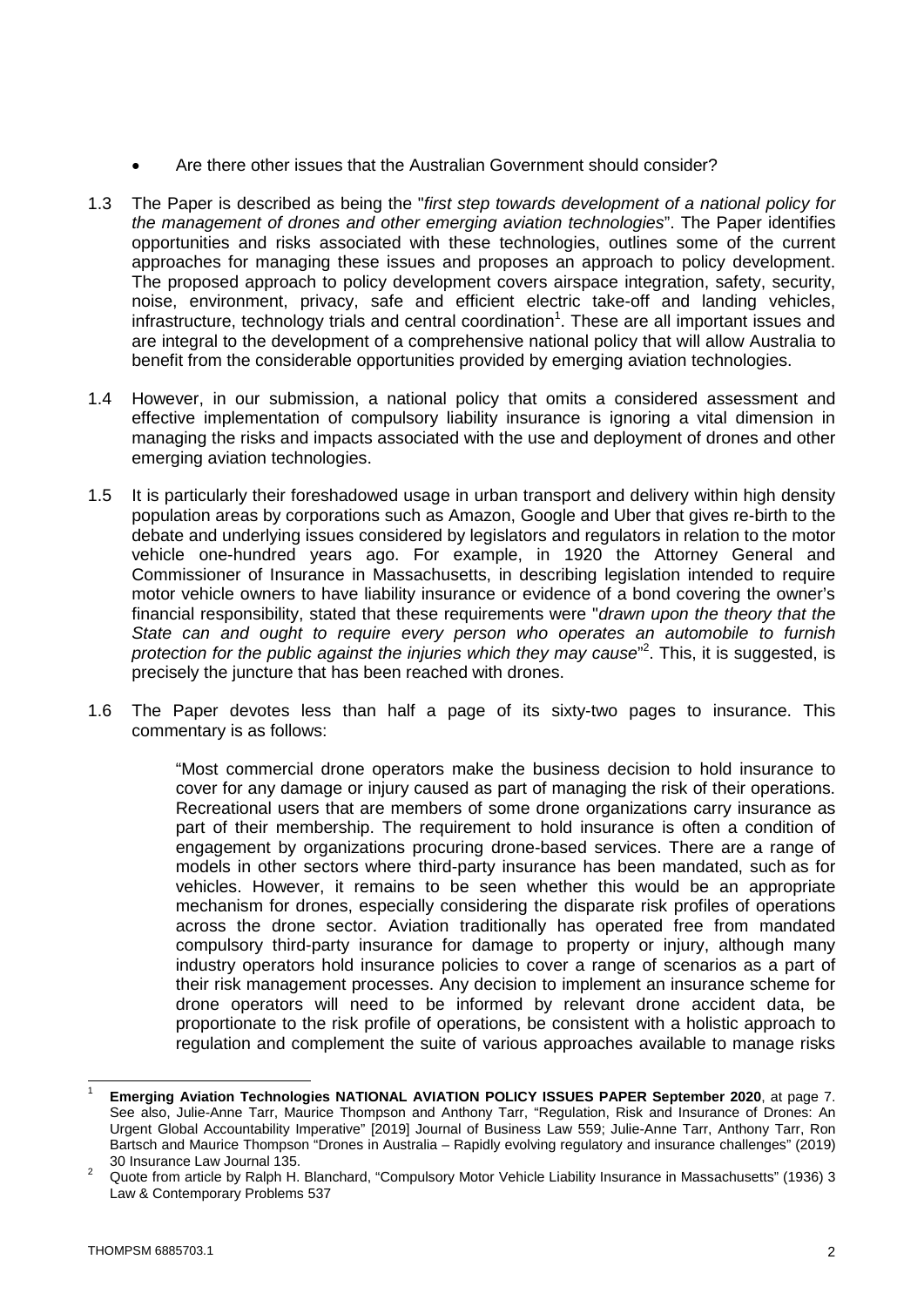and impacts from the use of drones. International approaches have included an insurance service as an optional industry developed UTM service"<sup>3</sup>.

- 1.7 At the outset, it should be noted that the regulatory and community concerns we raise here are not directed at responsible commercial or recreational drone users who obtain appropriate insurance to manage the risks of their drone operations. That said, there are only limited insurance options available for commercial operators at present, with options ranging from inadequate to well considered and acceptable, with a great deal of room for improvement in general on matters concerning risk differentials with different usage in different environments. Clyde & Co has written separately on some of those challenges.<sup>4</sup> In short, it would be a mistake to consider that all commercial drone users in Australia have adequate liability insurance for drones related risks. If the number of enquiries to Clyde & Co from large commercial drones operators and from insurers alike in the development of policies is a gauge, then there will need to be serious developments in this space before comfort levels can be achieved like those the Paper has assumed already exist. In any event, the concerns we raise herein, as in the case of uninsured and/or unlicensed motor vehicles, are directed at those individuals and operators who do not adhere to appropriate standards and behavior.
- 1.8 Furthermore, the laissez faire approach evident in the commentary from the Paper above is in direct contrast to the approach adopted in other jurisdictions such as the European Union where a commercial drone operator must have public liability insurance to protect against legal liability for third party property damage or injury whist using a drone<sup>5</sup>. In addition, the International Civil Aviation Organization ICAO UAS Toolkit<sup>6</sup>, described by ICAO, as a helpful tool to assist States in realizing effective UAS operational guidance and safe domestic operations, chapter 2.8 states:

"The operator shall have adequate insurance in the event of an incident or accident. Some States require a minimum third-party liability insurance to be in effect for all UAS operations".

1.9 In our submission, any pro-active approach to drone management and regulation must consider compulsory third-party liability insurance and other liability issues, for the reasons discussed in the following paragraphs.

## **2 Risks**

2.1 There is mounting evidence that injury to persons and property damage are very real concerns arising out of the use of RPAS, and that incidents of actual harm are increasing rapidly<sup>7</sup>. The Paper takes a very "*wait and see*" approach to ground risks by stating:

<sup>3</sup> Ibid., n 1, at page 25.

<sup>4</sup> Julie-Anne Tarr, Maurice Thompson and Anthony Tarr, "Regulation, Risk and Insurance of Drones: An Urgent Global Accountability Imperative" [2019] Journal of Business Law 559; Julie-Anne Tarr, Anthony Tarr, Ron Bartsch and Maurice Thompson "Drones in Australia – Rapidly evolving regulatory and insurance challenges" (2019) 30 Insurance Law Journal 135; J. Tarr, A. Tarr and K. Paynter, "Transport, Drones and Regulatory Challenges: Risk Accountability Meets COVID Fast Tracking of a Critical Industry" (2020) 48 ABLR 202.

<sup>5</sup> Regulation (EC) No 785/2004 of the European Parliament and of the Council of 21 April 2004 on insurance requirements for air carriers and aircraft operators. The adequacy of insurance requirements has been considered in the UK: Lloyds, *Drones Take Flight: Key Issues for Insurance, Emerging Risk Report, Innovation Series*, 2015, London

<sup>6</sup> https://www.icao.int/safety/UA/UASToolkit/Pages/Narrative-Regulation.aspx

<sup>7</sup> See Julie-Anne Tarr, Maurice Thompson and Anthony Tarr, "Regulation, Risk and Insurance of Drones: An Urgent Global Accountability Imperative" [2019] Journal of Business Law 559.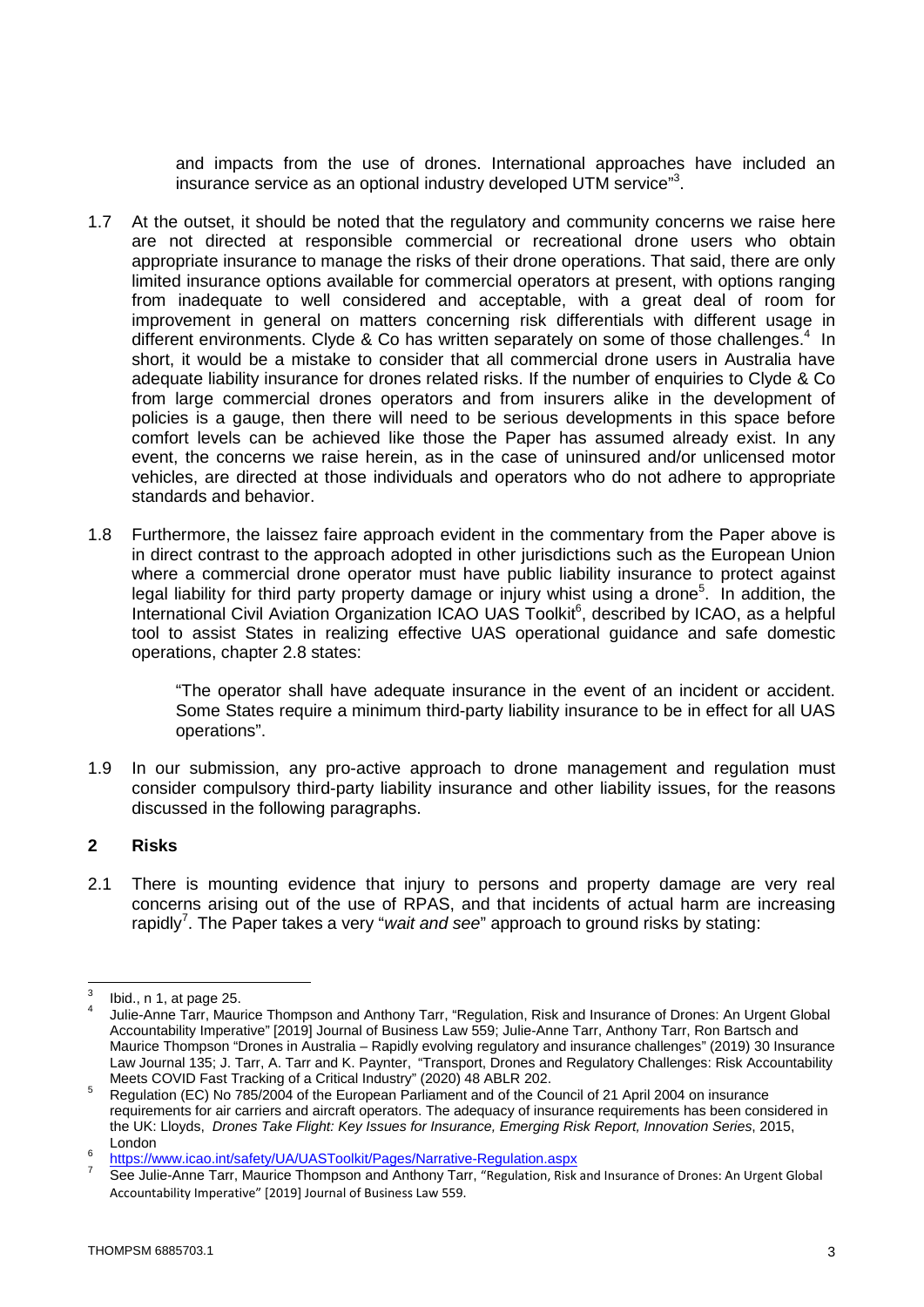"There is no single data set for determining the number of incidents occurring domestically or internationally from drones involving ground risks. In Australia, there were 47 reported terrain collisions from drones between January 2016 and June 2017. It is expected that most recreational drone collisions with terrain would go unreported as there is no requirement to report such an incident in many circumstances, particularly as these collisions do not significantly impact safety in most cases. There is limited documentation of injuries in Australia with most documented cases minor in nature. There have been no fatalities in Australia as a result of a drone colliding with a person. With the exception of military uses, there is limited documentation of any international fatalities from drone collisions. Risks to people on the ground can be from a drone flying into a person, or the drone or debris from a drone falling onto a person. These may have different consequences and require different mitigations which could vary considerably based on the size and design of the drone"<sup>8</sup>.

- 2.2 This statement, with respect, misses the point on two main counts. First, it underestimates the potential risk to people from drones by focusing on people "on the ground" and then only in respect of direct hits or debris falling from them. It does not take into account a large array of heightened risks associated with a drone's usage. One discussed below in further detail is the risk drones' usage pose to aircraft. It is a matter of when, not if, the use of drones will cause a major aviation catastrophe. That is accepted as a reality globally. It also fails to appreciate that the drone could be the catalyst for major losses. For example, sparking fires and explosions and worse.<sup>9</sup> Further, that drones have also negatively impacted emergency responses to casualties etc. Second, from an insurance perspective – the key role of insurance is to protect against future uncertainties and uncertain loss. While the precise delineation and evaluation of risk may be a work in progress, there is already a welldeveloped insurance market, described in the section below, providing cover for liability arising from the use of a drone. Insurers providing products for new and evolving risks do face challenges in accessing sufficient relevant data around the emerging risks to enable accurate pricing. However, these products do exist and if a person who sustains injury or property damage is to have a real opportunity to pursue a damages claim against a drone pilot or operator, it is essential that the person at fault is able to be identified, or alternative recourse be available. Furthermore, that the person at fault have the capacity to satisfy any damages award or settlement. A requirement to hold appropriate third-party liability insurance should not, in these authors' submission, have to wait upon an indeterminate number of future fatalities. That is not the position being adopted in other countries that are discussed at paragraphs 3.9 – 3.13 below.
- 2.3 Given the almost exponential usage of these aircraft, the ever increasing payloads they can carry and their ability to travel vast distances, the potential for injury or damage resulting from drone operations is increasing. Notwithstanding the assertions in the Paper, numerous examples of personal injury and damage to property are already emerging through drone accidents. For example, there are recorded instances of drones having crashed into individuals in parks and public spaces, into runners during athletic events<sup>10</sup> and of drones crashing into trains, buildings and even onto the lawns of the White House<sup>11</sup>. One submission

<sup>8</sup> Ibid., n.1, at pp.24-25.

<sup>9</sup> Such matters will be explored in detail in a Book *DRONE LAW: Assessment, Regulation and Insurance* (General Editors – Dr Anthony Tarr, Professor Julie-Anne Tarr, Maurice Thompson, Jeffrey Ellis) to be published by Informa UK Limited trading as Routledge, an imprint of the Taylor & Francis Group (London & New York) in the first half of 2021.

<sup>10</sup> Triathlete injured by drone April 2014, Australia; Recreational runner, Quebec, June 2016; Toddler lost an eye as a result of a drone accident; UK, November 2015; a woman watching the Seattle Pride parade was hit by a falling UAV and knocked unconscious June 2015

<sup>11</sup> Shear, Michael D; Schmidt, Michael S., The New York Times, 27 January 2015, "White House Drone Crash Described as a US Worker's Drunken Lark" https://www.nytimes.com/2015/01/28/us/white-house-drone.html?\_r=0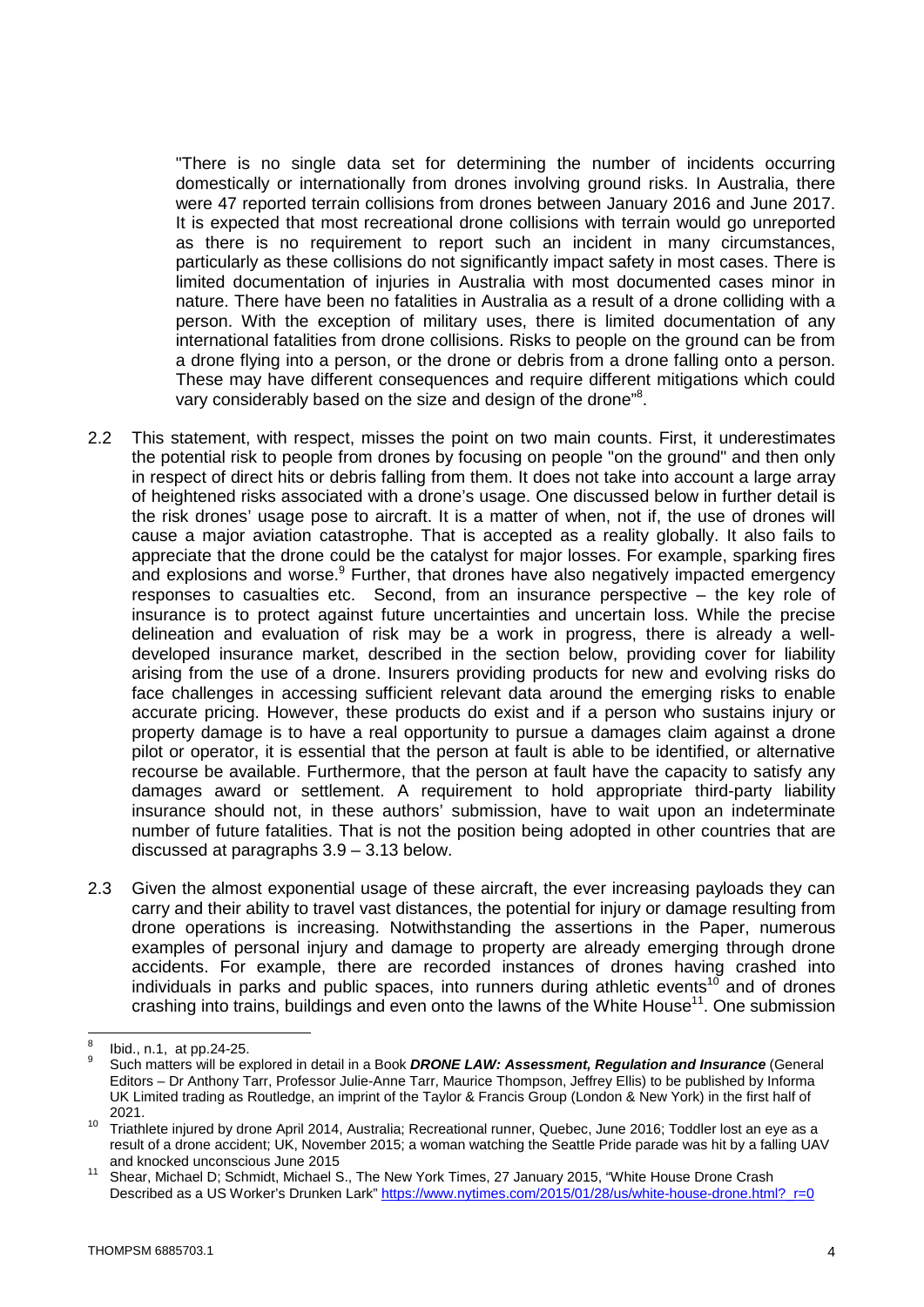to the Australian Senate Inquiry Committee<sup>12</sup> demonstrated how the lack of registration and insurance has previously resulted in a bystander footing the bill for a drone operator's mistake when in August 2016 a drone collided into the front of a new Mercedes GLS as it was being driven across the Sydney Harbour Bridge. The impact left part of the RPAS embedded in the car bodywork and other debris scattered across the road. Because of heavy traffic the vehicle was travelling at a slow speed; had the traffic been moving faster the incident could have affected several vehicles and resulted in greater damage in general. Because the operator of the RPAS remains unknown, and despite police investigations, the owner of the motor vehicle has been left with the repair bill.

- 2.4 Their increased deployment through transport and delivery services in high density population areas will further enhance personal injury and property damage risks.
- *2.5* There are burgeoning numbers of drones, many of which are unregistered or unlicensed, and, more dauntingly, a substantial numbers of drones that are operated with limited or no training. Regulators and the community at large therefore face what is hardly a minor safety challenge with the Civil Aviation Safety Authority (CASA) submission to the 2018 Senate Inquiry highlighting *"an increase in the operation of RPA without regard to safety, particularly within restricted airspace, including 'the risk of a catastrophic collision with a passenger aircraft.'"*<sup>13</sup>
- 2.6 The Australian Senate Committee of Inquiry stated in their 2018 Report<sup>14</sup> that a primary and growing concern of aviation authorities and experts is that of the number of incidents whereby RPAS have come into contact with or within close range of aircraft. According to the Australian Airline Pilots' Association there were over 160 "*air proximity events*" involving RPAS reported from 2015 to 2016. The Australian Transport and Safety Bureau (ATSB) provided a figure of 180 near encounters with RPAS reported to air traffic control between 2012 and 2016. In 2017, there were 151 reported near encounters with manned aircraft, representing a 119 per cent increase from the previous year. There are several high-profile examples of such hazards. Gatwick Airport, the United Kingdom's second largest airport, was brought to a standstill in December 2018 through the illegal operation of drones within the airport's airspace<sup>15</sup>. This disrupted the travel plans of  $125,000$  people and cost the airlines an estimated US \$63 million. A civilian UAV collided with a Black Hawk helicopter over the Eastern Shore of Staten Island, New York City, on 21 September 2017, and on 17 April 2016, a British Airways Airbus collided with a UAV on approach to Heathrow Airport<sup>16</sup>.
- 2.7 The Federal Aviation Administration (**FAA**) in the United States of America reports that unmanned aircraft (**UAS**) sightings from pilots, citizens and law enforcement have increased dramatically over the past two years. The FAA now receives more than 100 such reports each month. The agency has sent out a clear message that operating drones around

<sup>12</sup> Australian Certified UAV Operators¸ *Submission 73*, p. 31.; Australian Senate Inquiry Committee, *Regulatory requirements that impact on the safe use of Remotely Piloted Aircraft Systems, Unmanned Aerial Systems and associated systems*, 31 July 2018; at para. 1.15. https://www.aph.gov.au/Parliamentary\_Business/Committees/Senate/Rural\_and\_Regional\_Affairs\_and\_Transport/Dr ones/Report

<sup>13</sup> See Explanatory Statement, *Civil Aviation Safety Amendment (Remotely Piloted Aircraft and Model Aircraft – Registration and Accreditation) Regulations 2019 (Cth)*; dated 25 July 2019; p.6.

<sup>14</sup> See above, footnote 13, at. Para1.31.

<sup>15</sup> Maurice Thompson, Patrick Slomski & James M Cooper, "Gatwick Meltdown: drones in a no-go-zone" https://www.clydeco.com/insight/article/gatwick-meltdown-drones-in-a-no-go-zonePublished December 21, 2018, accessed 20 May 2019.

<sup>16</sup> See https://en.wikipedia.org/wiki/List\_of\_UAV-related\_incidents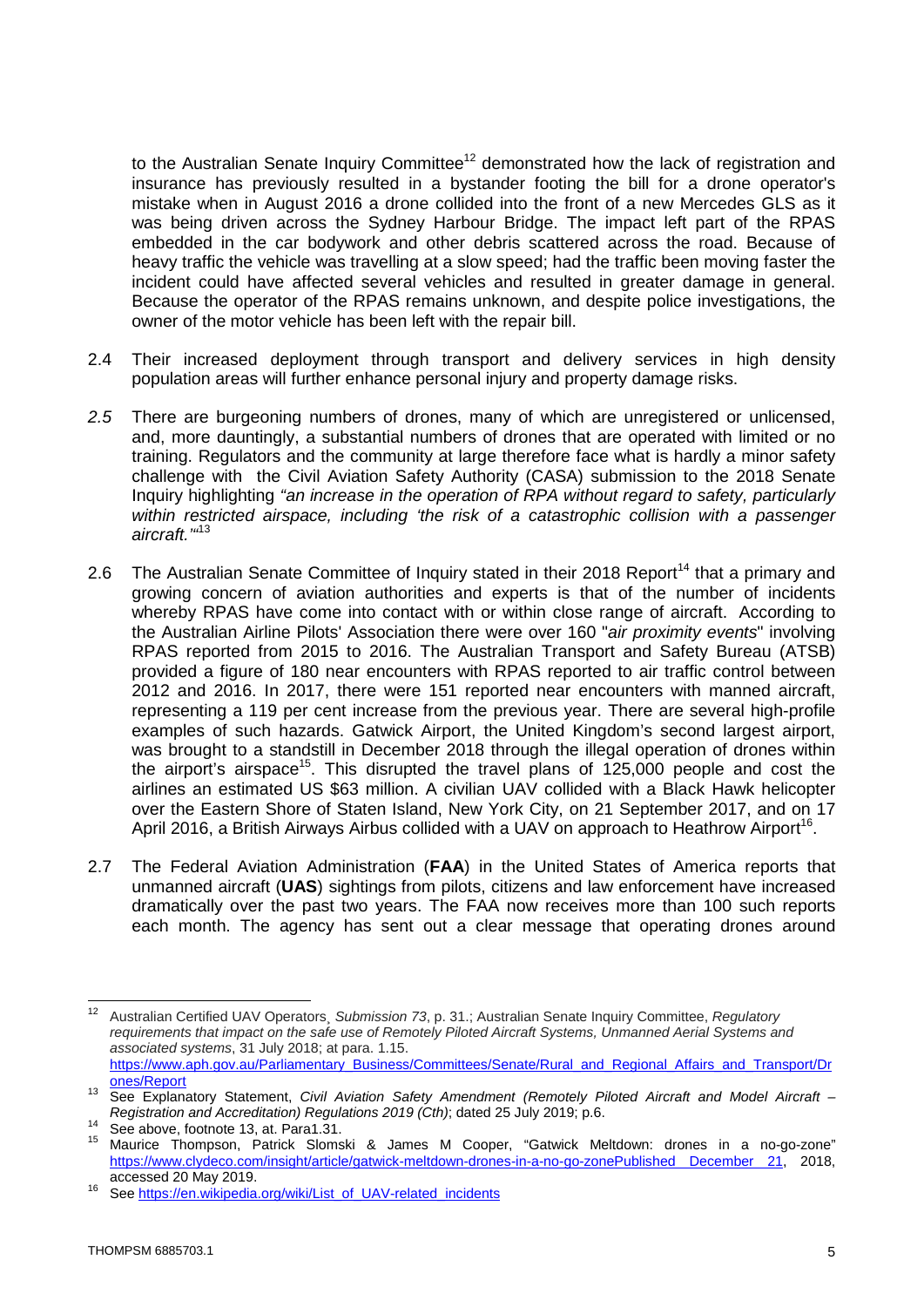airplanes, helicopters and airports is dangerous and illegal. Unauthorized operators may be subject to stiff fines and criminal charges, including possible jail time<sup>17</sup>.

- 2.8 According to safety experts, UK drone incidents rose more than a third in 2018. The UK Airprox board recorded 125 dangerously close encounters or drone incidents in 2018. This number is more than a third higher than in 2017 when only 93 drone incidents were recorded. 71 incidents were recorded in 2016. Even more concerning, 39 of the 125 drone incidents occurred at the UK's busiest airport Heathrow<sup>18</sup>.
- 2.9 The increasing use of drones also gives rise to very real privacy concerns. As Matthew Koerner<sup>19</sup> observes:

"Drones have gained notoriety as a weapon against foreign terrorist targets; yet, they have also recently made headlines as an instrument for domestic surveillance. With their sophisticated capabilities and continuously decreasing costs, it is not surprising that drones have attracted numerous consumers – most notably, law enforcement."

- 2.10 These privacy concerns extend beyond law enforcement considerations and encompass issues such as the unauthorized collection of data and industrial espionage. Other real drone risks of a non-safety nature include potential damages arising from private law claims (for example, such as trespass, nuisance, invasion of privacy) and possible damage to a company's goodwill or reputation.
- 2.11 These are further liability risks that need to be addressed by insurance.

#### **3 Liability Insurance – current status**

- 3.1 Several standard commercial public liability policies now include express cover for liability arising from the use of a drone during business operations, for example, during farm operations. However, these standard policies will generally exclude cover where the primary function of the business is the operation of a drone. This gap in coverage for specialist drone businesses has been filled, as a number of insurers now offer public liability insurance products aimed specifically at operators of drones.
- 3.2 The insurance industry initially adopted an approach to drone insurance using standard aviation wordings on an annual basis, adapting those policies by removing coverages such as passenger liability, but effectively giving users a standard aviation policy at disproportionate cost of issuance. As Tom Chamberlain<sup>20</sup>explained in an interview with the International Underwriting Association of London<sup>21</sup>, this approach was not optimal for the insurer or the customer.

"Firstly, from an efficiency point of view, we have experienced general aviation underwriters whose focus should be to underwrite the medium to large accounts business rather than spend an hour or so on a relatively low value drone policy.

<sup>17</sup> Reported UAS Sightings (October 2018-December 2018)

https://www.faa.gov/uas/resources/public\_records/uas\_sightings\_report/ 18

https://dronedj.com/2<u>019/04/05/uk-drone-incidents-2018-safety-experts/</u>

<sup>19</sup> Matthew R Koerner, "Drones and the Fourth Amendment: redefining expectations of privacy" (2015) 64 Duke Law Journal 1129.

<sup>&</sup>lt;sup>20</sup> Underwriting Manager General Aviation and Aerospace, London, Allianz Global Corporate and Speciaity.

<sup>21</sup> "On-demand and Conquer: Is the future of insurance a pay-as-you-go one?", IUA Developing Technology Monitoring Group, 9 October 2019. https://www.iua.co.uk/IUA\_Member/Press/Press\_Releases\_2019/IUA\_publishes\_ondemand\_insurance\_report.aspx?WebsiteKey=84dca912-b4fb-4a0f-a6e5-47ad899350aa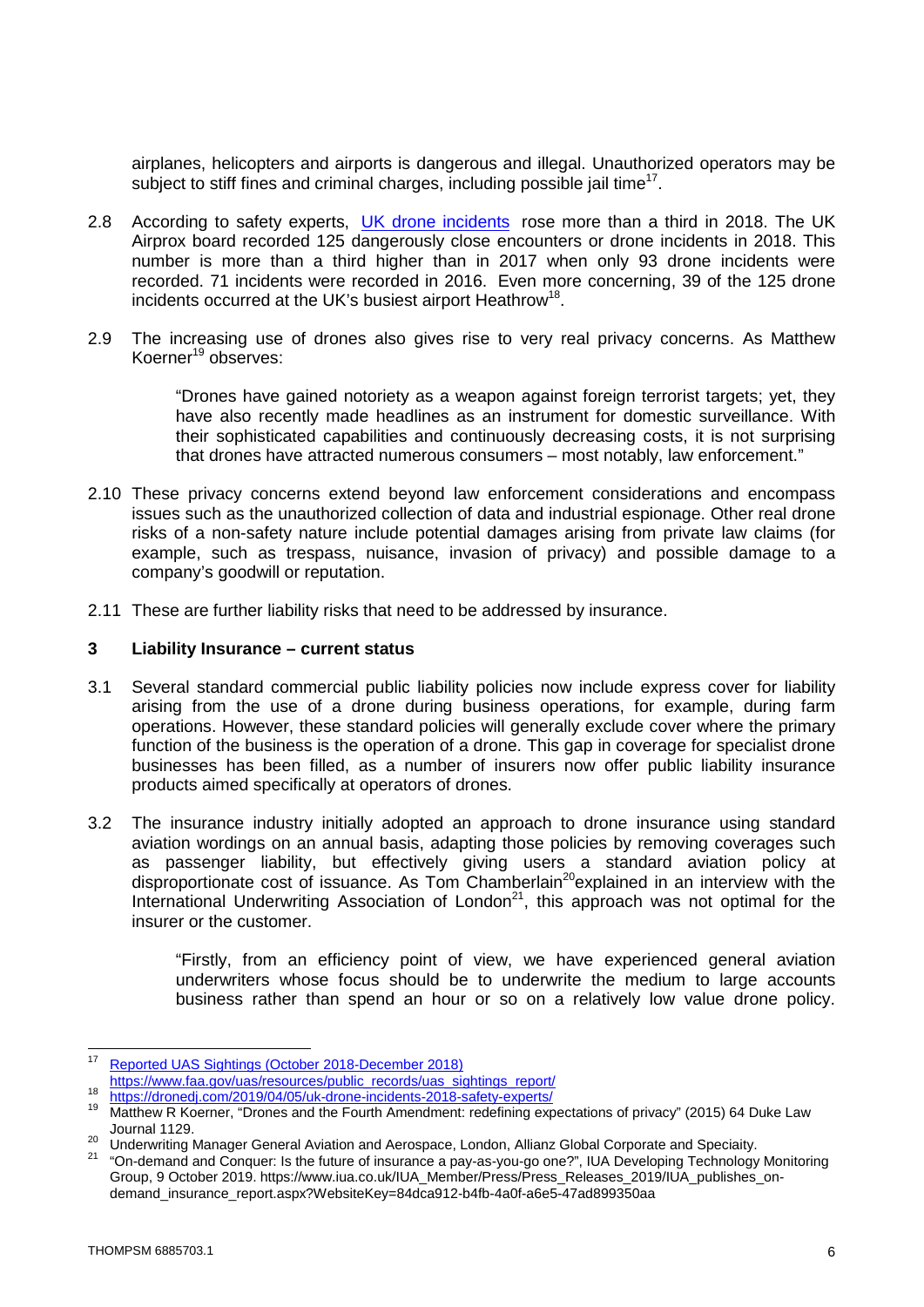Secondly, for the customer, there must be a better product out there. One that is cost effective and offers you the cover you actually need."

- 3.3 However, with these undoubted challenges come new opportunities.
- 3.4 Some very innovative products have been developed for the drone market. For example, in January 2018, Flock launched Europe's first app-based "*pay-as-you-fly*" drone insurance in conjunction with Allianz. Through a mobile app, commercial and recreational pilots are able to purchase customized equipment and liability insurance on demand (lasting from one to eight hours). The cost of cover is "*exposure-based*" as the risk is assessed on a per-flight basis and determined by combining real-time data with algorithmic risk assessments.<sup>22</sup> That product has been followed in July 2019 by Flock's introduction of its "*Enterprise*" product to provide scalable exposure-based insurance for connected drone fleets.
- 3.5 These types of on-demand insurance will undoubtedly play a fundamental role in the future of the insurance industry generally. New research published by the International Underwriting Association (IUA) observes that pay-as-you go models of cover will allow customers to automatically activate policies when and where they need them $^{23}$ . This obviously transcends drone's insurance and there is potential for on-demand insurance models to access new markets and customers
- 3.6 In relation to recreational operators of drones, the Australian Senate Inquiry Committee<sup>24</sup> noted that vast majority of recreational RPAS operators are unlikely to be insured to cover damage or injury caused by devices under their control. Some operators will purchase a specialized public liability product for the use of their drone and some others may have recourse to third party liability cover under their home and contents insurance where damage caused by a drone occurs on the insured property. Whether a home and contents policy will provide third party cover for such damage will, of course, depend on the wording of the policy. For example, some commonly available home and contents policies contain express exclusions for a legal liability arising out of an accident involving a drone and most home and contents policies exclude cover where the liability relates to commercial endeavor. The Insurance Council of Australia has observed that this absence of cover leaves many amateur RPAS operators financially vulnerable in the case of RPAS system failure or operator error resulting in personal or property damage.<sup>25</sup>
- 3.7 Of course, equally or more concerning, is the potential injury to the person or property of a third party in circumstances where the drone operator does not have any or adequate insurance cover or cannot be identified.
- 3.8 The ICAO UAS Toolkit<sup>26</sup>, described by ICAO, as a helpful tool to assist States in realizing effective UAS operational guidance and safe domestic operations, chapter 2.8 states:

"The operator shall have adequate insurance in the event of an incident or accident. Some States require a minimum third-party liability insurance to be in effect for all UAS operations".

3.9 In many jurisdictions overseas, compulsory insurance requirements are already in place. For example, in the European Union, a commercial drone operator must have public liability

 $\frac{22}{23}$  Flock, "The future of insurance for connected drone fleets" www.flockcover.com/enterprise

 $\frac{23}{24}$  Ibid., n 22.

Para. 4.21.

<sup>25</sup> Insurance Council of Australia, *Submission 59*, p. 4; Australian Senate Inquiry Committee, see footnote 13 above. <sup>26</sup> https://www.icao.int/safety/UA/UASToolkit/Pages/Narrative-Regulation.aspx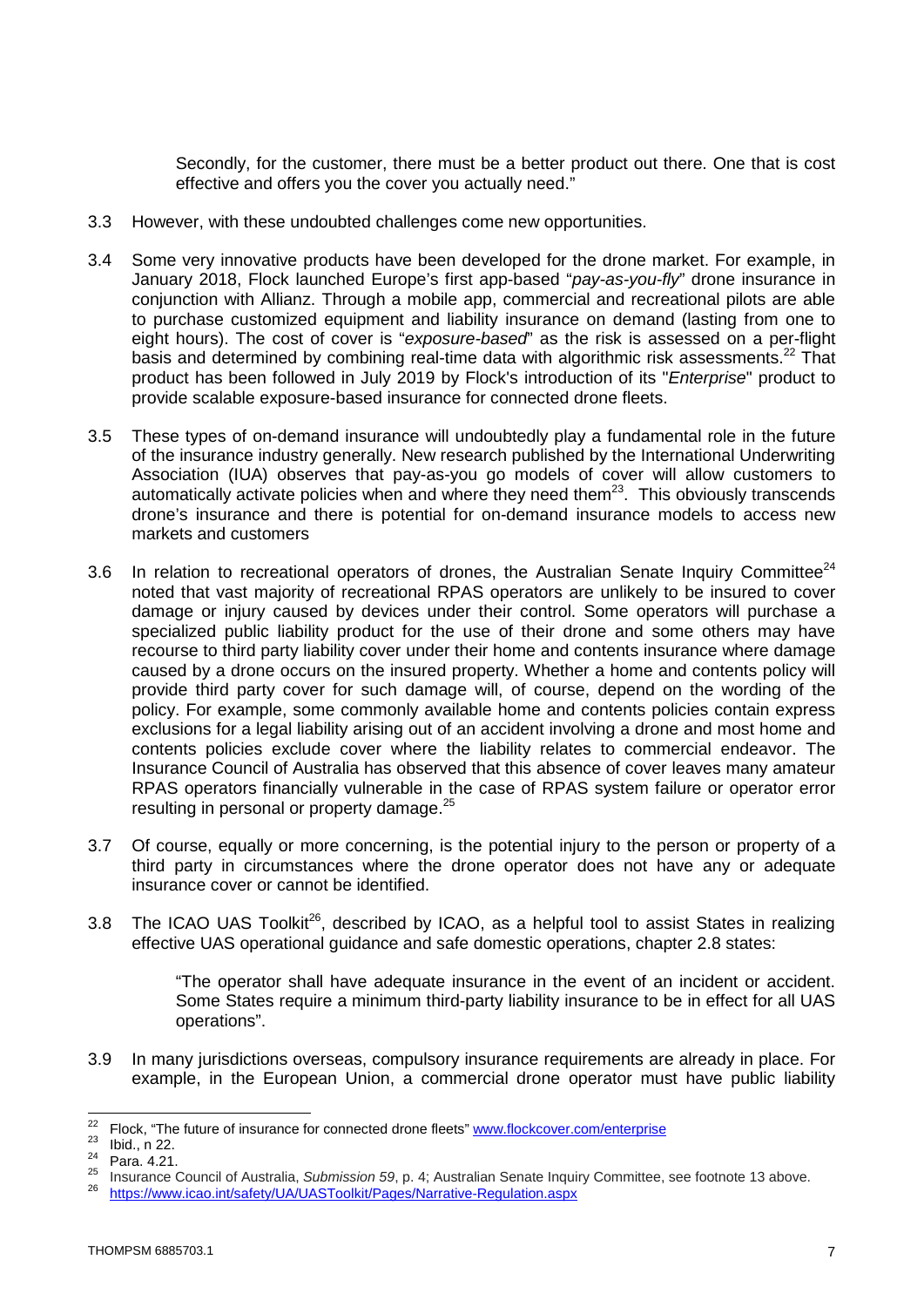insurance to protect against legal liability for third party property damage or injury whist using a drone.<sup>27</sup> The Regulation requires all commercial drone operations to carry third party liability insurance with the minimum third-party insurance requirement being based on the mass of the aircraft on take-off.

- 3.10 Anyone who wants to fly a drone for commercial work in the United Kingdom needs a 'Permission for Commercial Operation' (PFCO) from the CAA. It is a condition of each PFCO that the applicant/operator has appropriate insurance coverage that meets the requirements of *Regulation (EC) No. 785/2004*. As a minimum the commercial drone operator must have public liability insurance to protect against legal liability for third party property damage or injury whist using a drone. The Regulation requires all commercial drone operations to carry third party liability insurance with the minimum third-party insurance requirement being based on the mass of the aircraft on take-off; for example, for drones weighing less than 500kg the minimum cover required is approximately  $€660,000.^{28}$
- 3.11 The extent and scope of this EU Regulation in the United Kingdom and elsewhere is under active consideration. For example, the House of Lords in considering *Regulation (EC) No. 785/2004* recommended that the Commission clarify the scope and applicability of the Regulation and increase the amount of public liability insurance required by commercial RPAS operators<sup>29</sup>. Furthermore, drone owners and insurers in the UK are closely watching to see if insurance will be made mandatory for lighter drones in the wake of *Air Navigation (Amendment) Order 2018* requiring compulsory registration for drones over 250g.<sup>30</sup>
- 3.12 Another jurisdiction with compulsory insurance is Canada, where public liability insurance of at least \$100,000 is required to obtain a Special Flight Operations Certificate, a pre-requisite for commercial drone operations in Canada<sup>31</sup>. Similarly, in Brazil, the National Civil Aviation Agency requires insurance coverage for damage to third parties if the RPA has a maximum take-off weight of greater than 250 $g^{32}$ .
- 3.13 Compulsory insurance requirements are also in place in Costa Rica, Trinidad and Tobago, Chile, Columbia, Guyana, Uruguay, Nigeria, Rwanda, Philippines, Thailand, Iceland, Liechtenstein, and Norway.<sup>33</sup>

<sup>&</sup>lt;sup>27</sup> Regulation (EC) No 785/2004 of the European Parliament and of the Council of 21 April 2004 on insurance requirements for air carriers and aircraft operators. The adequacy of insurance requirements has been considered in the UK: Lloyds, *Drones Take Flight: Key Issues for Insurance, Emerging Risk Report, Innovation Series*, 2015, London.

<sup>28</sup> Regulation (EC) No 785/2004 of the European Parliament and of the Council of 21 April 2004 on insurance requirements for air carriers and aircraft operators. The adequacy of insurance requirements has been considered in the UK: Lloyds, *Drones Take Flight: Key Issues for Insurance, Emerging Risk Report, Innovation Series*, 2015, London.

 $29$  See Civilian Use of Drones in the EU – European Union Committee https://publications.parliament.uk/pa/ld201415/ldselect/ldeucom/122/12210.htm

<sup>&</sup>lt;sup>30</sup> See, for example, UK Department of Transport, Impact Assessment: Insurance for Drones 15 July 2016 https://assets.publishing.service.gov.uk/government/uploads/system/uploads/attachment\_data/file/579509/dronesinsurance\_ia.pdf; Kennedys, "Taking Flight: The Rising Importance of Drone Insurance" https://www.kennedyslaw.com/media/2102/kennedys\_droneswhitepaper.pdf

<sup>31</sup> Transport Canada, *Proposed rules for drones in Canada*, https://www.tc.gc.ca/eng/civilaviation/opssvs/proposedrules-drones-canada.html#liability (accessed 22 November 2017). Amount is in Canadian dollars. Newman Insurance, "Liability Insurance for Commercial Drones is a must-have",https://www.newmaninsurance.ca/Liability-Insurance-for-Commercial-Drones-is-a-Must-Have/

<sup>32</sup> See ANAC, National Civil Aviation Agency – Brazil https://www.anac.gov.br/en/faq/drones/operations

<sup>33</sup> Therese Jones, Rand Corporation, "International Commercial Drone Regulation and Drone Delivery Services"(2017)https://www.rand.org/content/dam/rand/pubs/research\_reports/RR1700/RR1718z3/RAND\_RR1718z3 .pdf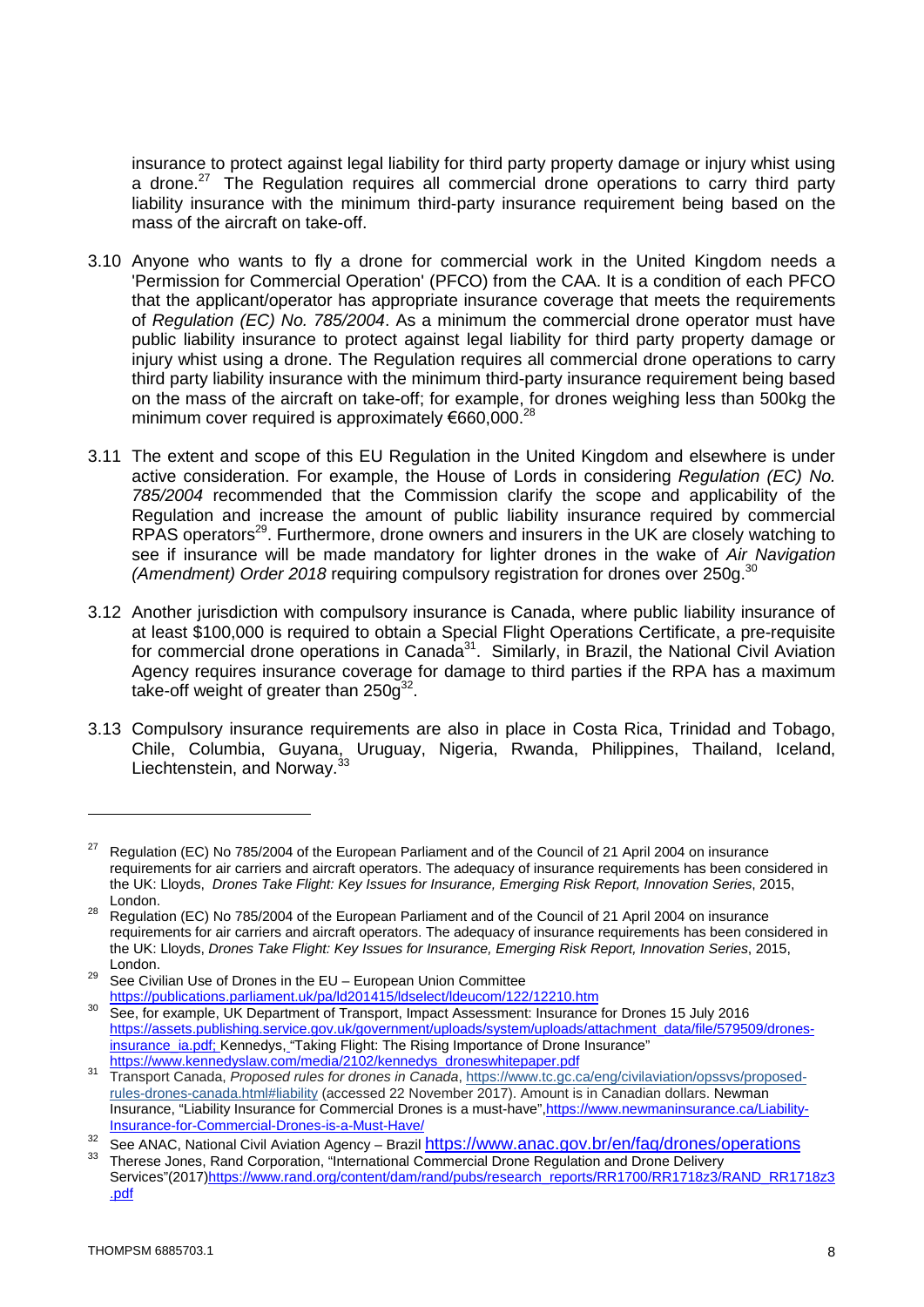3.14 The Federal Aviation Administration (FAA), the Civil Aviation Safety Authority (CASA) and the Civil Aviation Authority (CAA) NZ do not presently require operators of drones in the United States<sup>34</sup>, Australia and New Zealand, respectively, to take-out third-party liability insurance, but such cover is strongly recommended. For example, the Civil Aviation Safety Authority (CASA) does advise all commercial and recreational drone operators in its 'Advisory Circular on Remotely piloted aircraft systems – licensing and operations'*<sup>35</sup>* that:

> "CASA strongly recommends that operators discuss with an insurer the potential liability for any damage to third parties resulting from RPAS operation [i.e. drone operation] and consider taking out suitable insurance."

- 3.15 CASA recommends that commercial operators of drones take out two kinds of insurance:
	- (a) third party public liability insurance; and
	- (b) first party property insurance or UAV insurance (being a specialized insurance product for unmanned aerial vehicles).
- 3.16 In addition, CASA may impose a condition on a licensed commercial drone operator to obtain insurance as part of that operator's risk management procedures. For example, it is likely such a condition would be imposed where the pilot seeks permission to operate the drone for commercial purposes at night. In addition, commercial RPAS operators are typically expected to have public liability coverage as part of state and territory business obligations.<sup>36</sup>
- 3.17 In the case of New Zealand, it should be noted that its no-fault accident compensation scheme (ACC scheme) governed by the Accident Compensation Act 2001, provides compensatory cover for those who suffer a personal injury in New Zealand, regardless of whether the injured party is a New Zealand citizen. The scheme also covers nervous shock or mental injuries that occur as a result of a physical injury or a sexual assault. The ACC scheme bars proceedings being brought for damages arising directly or indirectly out of any personal injury covered by the ACC scheme, either by the injured party, or by the Accident Compensation Corporation after it has paid compensation to the injured person. The operation of drones in New Zealand is governed by parts 101 and 102 of the Civil Aviation Rules, and failure to comply with these rules will generally be an offence under the Civil Aviation (Offences) Regulations 2006. However, liability for injuries or damage caused by drones is not governed by these regulations and will instead be governed by ordinary principles of negligence. The application of New Zealand's ACC scheme means that liability for injuries caused by drones in New Zealand will be limited to damage arising out of a mental injury not covered by the ACC scheme, and exemplary damages. Accordingly, it should be recognized that in relation to our closest neighbors there is no reason why owners and operators of drones are required (only strongly encouraged) to have compulsory third party liability insurance in New Zealand, because such cover is already, to significant extent, provided by virtue of the ACC Act.

<sup>&</sup>lt;sup>34</sup> Note that State legislatures having varying requirements. For example, the State of Minnesota requires a drone operator to have liability insurance up to USD \$ 100,000 per person and USD \$ 300,000 per accident. See Minnesota Department of Transportation http://www.dot.state.mn.us/aero/drones/index.html

 $35$  (July 2018); Para. 4.8.10.1.

<sup>36</sup> Department of Industry, Innovation and Science, *Arrange insurance for your business*, 10 May 2016, https://www.business.gov.au/info/run/insurance-and-workers-compensation/arrange-insurance-for-yourbusiness (accessed 11 August 2019).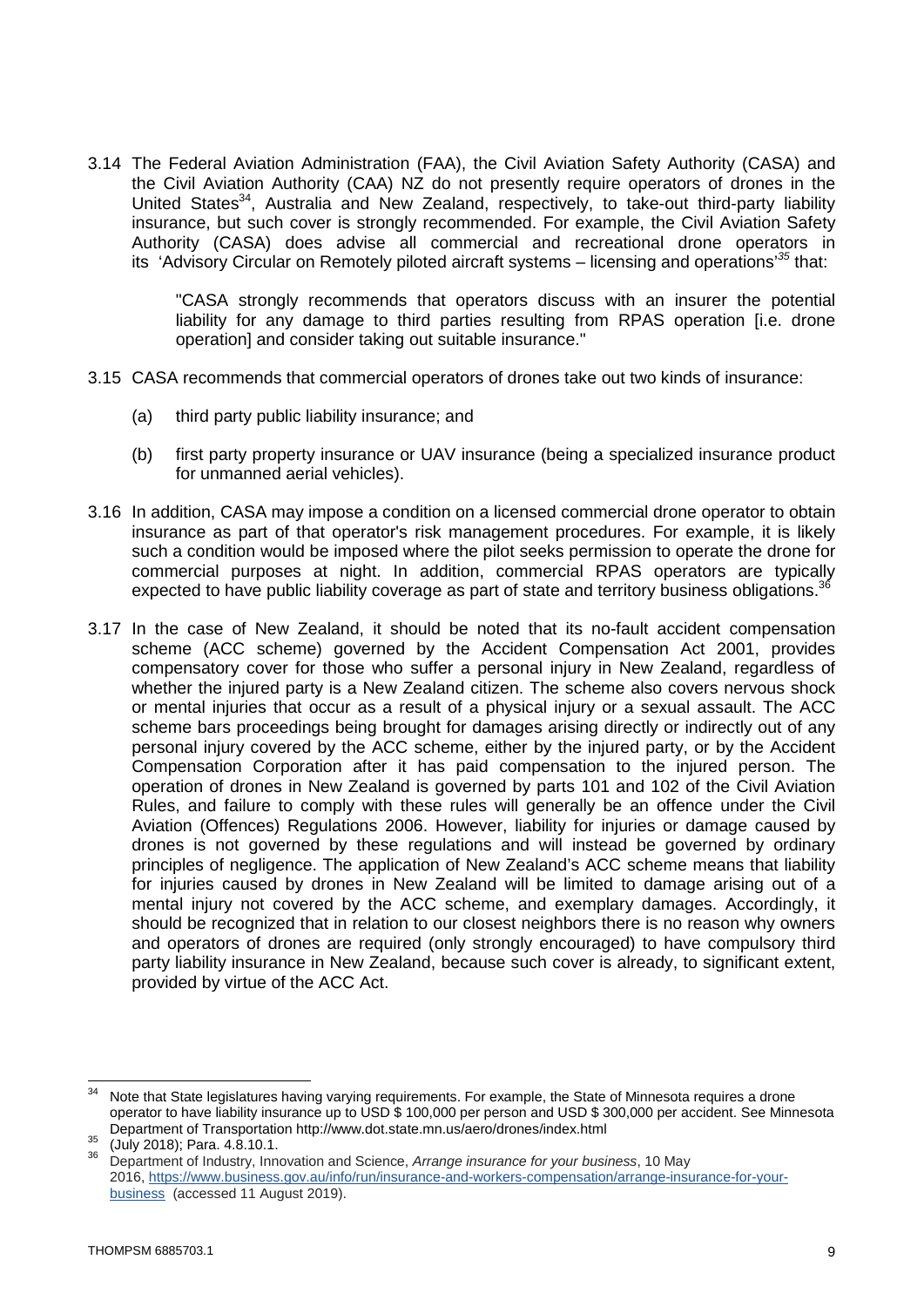## **4 Implementation Options**

- 4.1 Third party public liability insurance is a major issue for both commercial and recreational operators of drones, and a potential solution to these problems would be to replicate the regime, with necessary modifications and adjustments, that generally applies in Australia, the USA and the UK in respect of motor vehicles.
- 4.2 In Australia, for example, all jurisdictions have a range of statutes that supplement or supplant liability based on the general principles of negligence in the aftermath of road accidents. Compulsory Third Party (**CTP**) insurance schemes for personal injury and National Injury Insurance Schemes (**NIIS**) are in place in all Australian jurisdictions to provide lifetime care for catastrophic motor vehicle accident personal injuries.<sup>37</sup> As Mark Brady, Tania Leiman and Kieran Tranter<sup>38</sup> explain in a discourse on automated motor vehicles:

"This approach to motor vehicle accident personal injury contrasts with claims for motor vehicle accident property damage and other loss, where it has generally been left to the general law of negligence to determine driver liability for claims brought in negligence".

- 4.3 Motor vehicles are required to have CTP insurance. In the event of a motor vehicle accident, this insurance covers any compensation claims that may arise and the motor vehicle accident victims are awarded compensation by the CTP insurer of the offending vehicle. Where the vehicle involved in an accident cannot be identified or is on the road illegally without CTP insurance, legislation across most Australian jurisdictions provides recourse for these victims through a Nominal Defendant $^{39}$ .
- 4.4 For example, in Queensland the Nominal Defendant is a statutory body established under the *Motor Accident Insurance Act 1994* (Qld) for the purpose of compensating people who are injured as a result of the negligent driving of unidentified and/or uninsured (no Compulsory Third Party (CTP) insurance) motor vehicles. The Nominal Defendant operation is funded by a levy within the CTP insurance premium with the levy being set on the basis of an actuarial assessment of claim trends. With regard to claims involving uninsured motor vehicles, the Nominal Defendant has the right to recover as a debt, the amount paid in settlement of the claim from the owner or driver (or both) of the uninsured motor vehicle.
- 4.5 The South Australian privatization model is particularly useful as an example of a framework that could be replicated in the drone context. The role of government is to mandate the CTP insurance, approve the standardized policy coverage and approve the insurers authorized to offer the insurance product. The authorized insurers under this competition model then compete on service, price and other policyholder benefits.<sup>40</sup>

<sup>&</sup>lt;sup>37</sup> See for example, Transport Accident Act 1986 (Vic.): Motor Accident Insurance Act 1994 (Qld): Motor Accidents Compensation Act 1999 (NSW); Lifetime Care and Support (Catastrophic Injuries) Act 2014 (ACT); Motor Accidents (Lifetime Care and Support) Act 2016 (NSW); National Injury Insurance Scheme (Qld) Act 2016; Motor Vehicle (Catastrophic Injuries) Act 2016 (WA).

 $38$   $\cdot$  "Automated Vehicles and Australian Personal Injury Compensation Schemes" (2017) 24 Torts Law Journal 32, at 36. <sup>39</sup> In the UK, the Motor Insurer's Bureau compensates the victims of road accidents caused by uninsured and untraced motorists. Various arrangements apply in the United States including States that maintain unsatisfied judgment funds to provide compensation to those who cannot collect damages from an uninsured or under-insured driver.

<sup>40</sup> See for example "Car rego costs driven down with lower CTP insurance premiums in full competition," 22 May 2019 https://premier.sa.gov.au/news/car-rego-costs-driven-down-with-lower-ctp-insurance-premiums-in-full-competition Accessed 5 June 2019.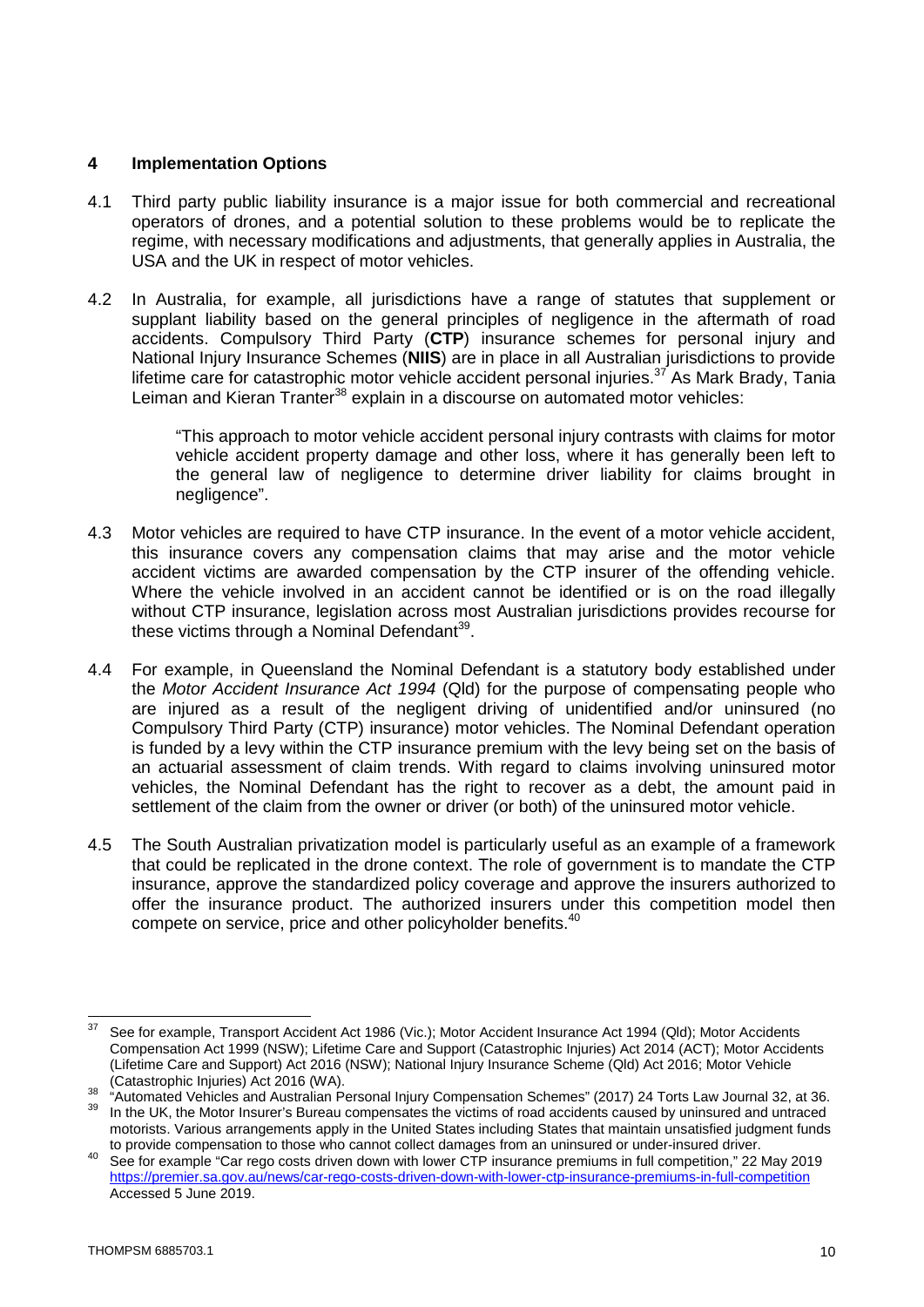- 4.6 The position is similar in the United Kingdom and the United States<sup>41</sup>. For example, pursuant to the *Road Traffic Act 1988* (UK) motorists must carry third party insurance against liability for injuries to others and for damage to other person's property, resulting from the use of a vehicle on a public road or in other public places; similarly, in the United States most States require the vehicle owner to carry some minimum level of liability insurance, with few exceptions; such as, allowing alternative arrangements such as posting cash bonds (New Hampshire and Mississippi) or paying an uninsured motor vehicle fee to the State (Virginia).
- 4.7 There are, of course, a diversity of legislative responses globally to the compensation of third parties arising out of the use of motor vehicles. For example, in South Africa, the Road Accident Fund (RAF) is a juristic person established by an Act of Parliament<sup>42</sup>, responsible for providing appropriate cover to all road users within the borders of South Africa and for rehabilitating and compensating persons injured as a result of motor vehicles. Contributions to the RAF are done by way of a levy on fuel used for road transportation.
- 4.8 Accordingly, it is suggested that an adaptation, with appropriate modifications, of the relevant compulsory third-party motor vehicle scheme with associated nominal defendant arrangements or of Accident Compensation arrangements could provide a tried and extensively tested pathway to resolving problems flowing from unregistered and/or uninsured drones.
- 4.9 In the context of drones, the following factors may be considered material:
	- (a) The implementation of a compulsory CTP insurance regime in relation to commercial drone operations will resonate with the broader community interest, especially where personal safety is concerned.
	- (b) A model analogous to South Australian CTP insurance arrangements reduces the regulatory burden upon CASA and will align well with registration processes.
	- (c) The model contemplated will deliver revenue to the Federal Government.
	- (d) A differential premium model can be implemented taking into account considerations such as nature and location of the commercial operations, and whether the operator is accredited to the relevant UAS International Standard (UIS) for its operations.
	- (e) The benefits of public liability insurance cover extend far beyond individual compensation. Coupled with a robust registration regime, operators with insurance cover would become more visible, accountable, and traceable in the case of an accident or incident<sup>43</sup>.
- 4.10 In conclusion to this very brief description, it should be noted that in relation to autonomous vehicles, automated vehicles or driverless cars, the *Automated and Electric Vehicles Act 2018 (UK)* extends compulsory motor vehicle insurance to cover the use of automated vehicles in automated mode. As such, any victim(s) (including the 'driver') of an accident caused by a fault in the automated vehicle itself are covered by the compulsory insurance in place on the vehicle. The insurer is initially liable to pay compensation to any victim, including

See also the third-party liability compensation schemes in Canada, Hong Kong, Hungary, Indonesia, India, Italy, Norway, Romania, Russian Federation, Spain and the United Arab Emirates. This is not an exclusive list.

<sup>42</sup> *Road Accident Fund Act*, 1996 (Act No. 56 of 1996).

<sup>43</sup> *Submission 51*, p.2; Senate Standing Committees on Rural and Regional Affairs and Transport, Regulatory requirements that impact on the safe use of Remotely Piloted Aircraft Systems, Unmanned Aerial Systems and associated systems, 31 July 2018.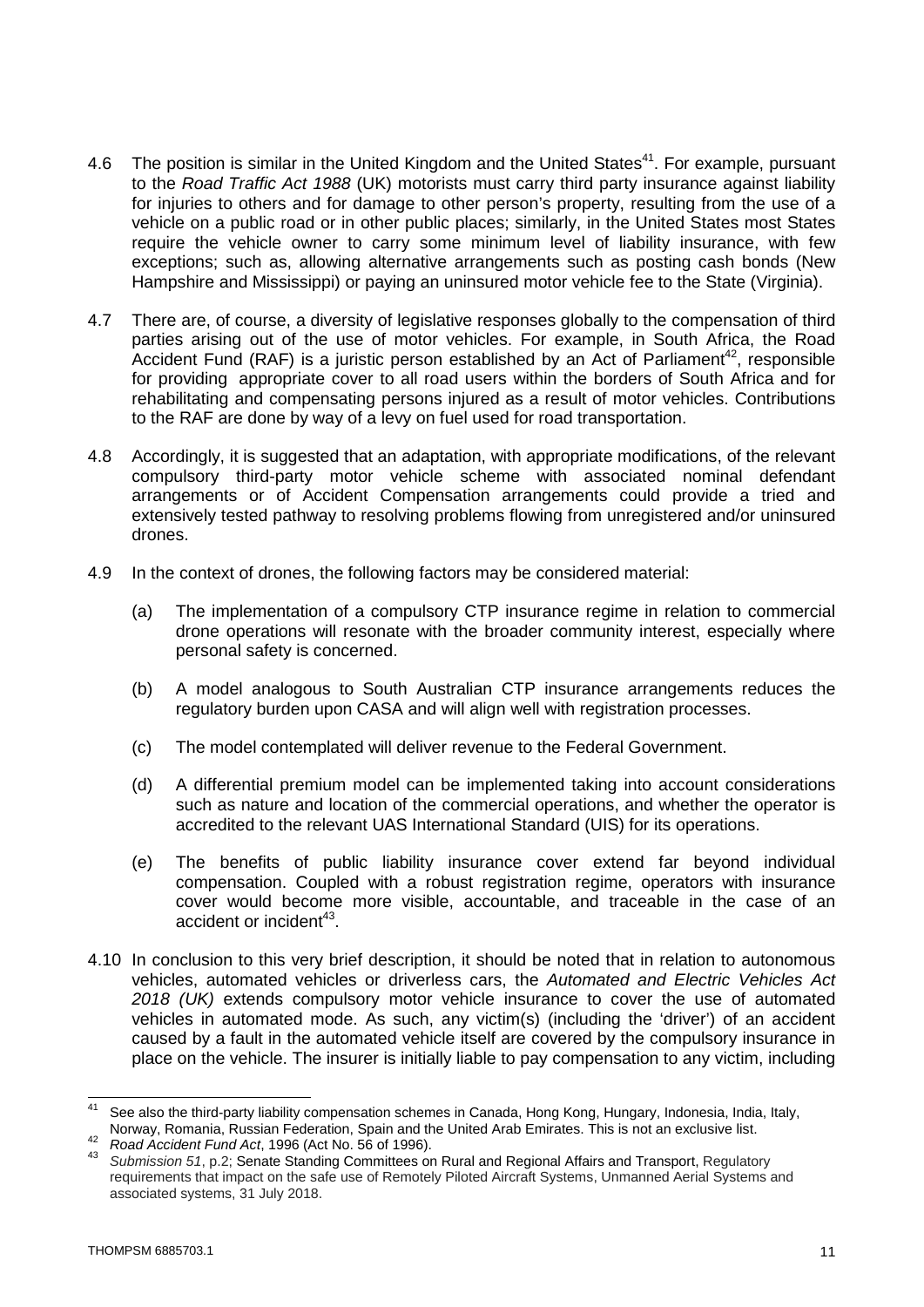to the driver who legitimately handed over control to the vehicle. The insurer then has the right to recover costs from the liable party under existing common law and product liability  $\overline{\text{law}}^{44}$ .

4.11 It is not a quantum leap to entertain the notion that accidents involving automated 'aerial' vehicles might be similarly dealt with.

## **5 Conclusions**

- 5.1 One difficulty facing regulators is to appropriately assess the risk and to introduce a regulatory framework that is commensurate with that risk. The regulatory intervention ideally needs to tread a path that does not stifle innovation and is not so "heavy handed" as to unduly impact commercial and recreational uses of drones<sup>45</sup>. This is no easy task because the rapid development of drone technology in the industry requires active and ongoing regulatory attention, and regulators are still trying to assess the various risks.<sup>46</sup>
- 5.2 It is the Government's ambition in developing the Policy Issues Paper to travel a balanced and proportionate path. The Department of Infrastructure, Transport, Regional Development and Communications states as follows:

"Noting the potential economic and social benefits, the rationale for a national policy is to provide certainty for industry investment and provide a clear policy and legal framework that actively encourages and facilitates the use of this technology. However, the policy and legal framework will also include a range of measures to mitigate potential risks and impacts on the community. It is vital that these technologies operate in a manner that is safe, secure and considerate of the community and the environment"<sup>47</sup>.

5.3 In its endeavors to achieve '*middle ground'*, caution should be exercised lest it repeat the errors of the recent past as exemplified by the recent fast tracked legislation, the Civil Aviation Safety Amendment (Remotely Piloted Aircraft and Model Aircraft – Registration and Accreditation) Regulations 2019 (Cth). These regulations, promulgated in July 2019, respond to recommendations from the 2018 Senate Inquiry into drone operations by introducing drone registration and training requirements. The Australian Senate Inquiry Report, released on 31 July 2018, was critical of regulations introduced in 2016 which had (controversially) relaxed regulatory requirements for drones weighing less than 2kg.The Senate Inquiry committee criticized those changes on the basis that even small drones are capable of causing considerable damage to rotorcraft and aircraft. Instead, the Senate Inquiry Committee recommended a mandatory registration regime for all drones weighing more than 250 grams, together with a tiered education / training program. Such a compulsory

<sup>44</sup> See Commentary on provisions of Bill/Act http://www.legislation.gov.uk/ukpga/2018/18/notes/division/6/index.htm

<sup>45</sup> See, for example, Kyle Bowyer," The Robotics Age: Regulatory and Compliance Implications for Businesses and Financial Institutions" The European Financial Review, April 21, 2018 www.europeanfinancialreview.com/ therobotics-age-regulatory-and-compliance-implications-for-businesses-and-financial-institutions/ Accessed 20 May 2019. "Regulation needs to strike a balance between controlling risk and stifling growth. Interestingly, the call for regulation often comes from innovators and thinkers such as Elon Musk and Bill Gates and it is becoming increasingly evident that existing laws regulating product liability, consumer rights, property law, intellectual property and tort law, to name but a few, may not be adequate to manage and control the risks associated with rapidly advancing AI (including technologies such as drones)."

<sup>46</sup> See Ben Norris, "The search for risk-based rules," 2019 Commercial Risk Europe 14. In the article, Jeff Ellis from Clyde & Co is quoted as saying: "Regulations are meant to mitigate a risk. But before you figure out what risk mitigation should be, you need to understand the risk itself. So regulators are now trying to assess the risk. As regulators are satisfying themselves via various testbeds, the rules are going to change".

<sup>47</sup> Emerging Aviation Technologies National Aviation Policy Issues Paper September 2020; at page 4. https://www.infrastructure.gov.au/aviation/drones/files/drone-discussion-paper.pdf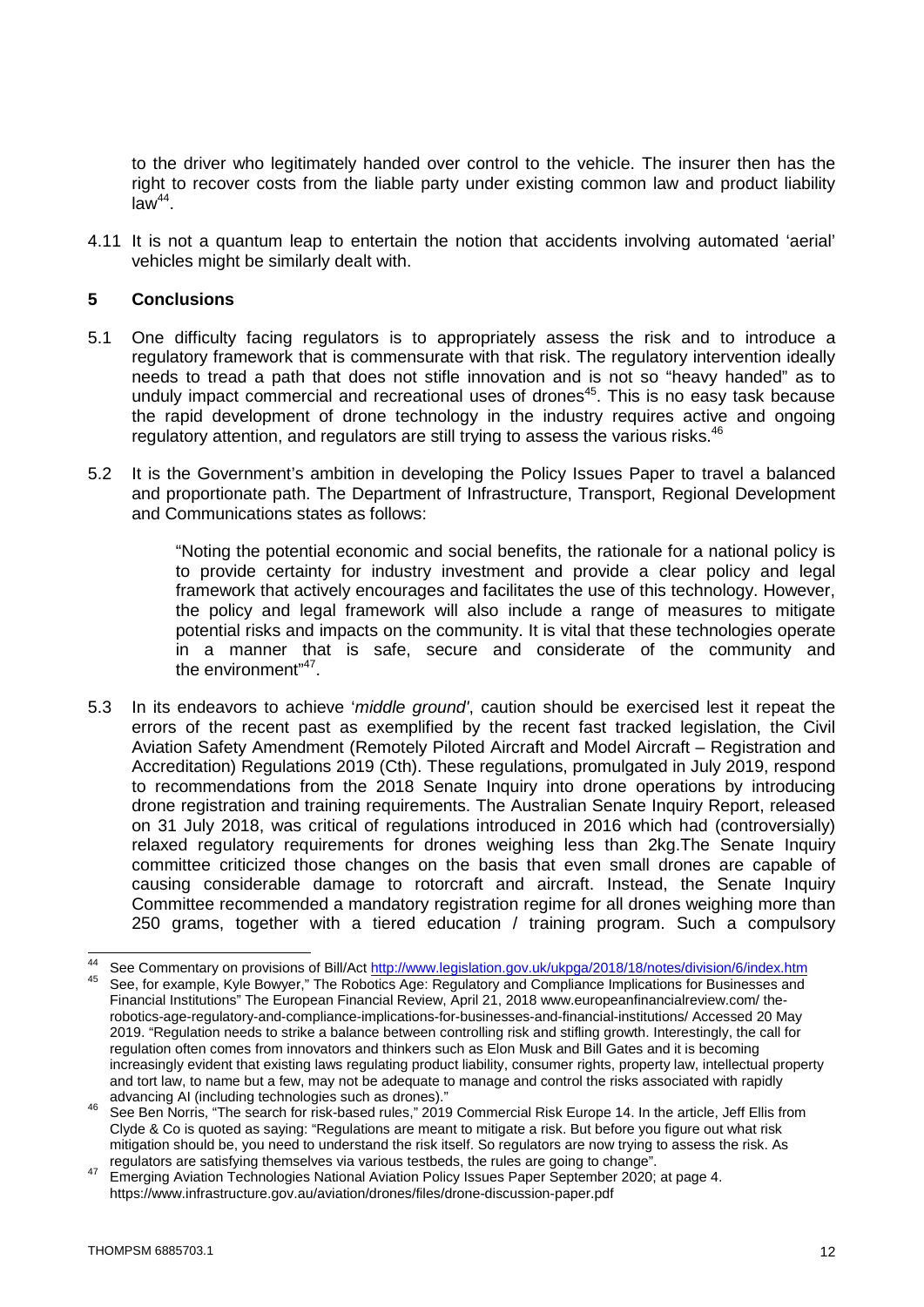registration regime in Australia would align Australia's regulations with those currently in force in jurisdictions across the world, including the USA and UK where drones over 250g are required to be registered prior to flight.

- 5.4 Registration requirements of all drones would allow enforcement agencies to identify the operator and owner of any drone involved in a near-miss incident or collision and to monitor and penalize unlawful activity. The Senate Inquiry Committee also recognized that more should be done to ensure that all drone users, whether recreational or commercial, undertake some form of mandatory education and training before flying their drones . The committee was alarmed by numerous reports of reckless drone operations which had hindered emergency operations, flown close to commercial aircrafts, or intruded upon restricted airspace. Accordingly, the committee recommended that drones users be required to undertake mandatory education and training so all operators understand the rules which will ultimately reduce the risks to public safety. These recommendations as to registration and training are implemented through significant amendments to Australia's current drone regulations by the Civil Aviation Safety Amendment (Remotely Piloted Aircraft and Model Aircraft – Registration and Accreditation) Regulations 2019 (Cth) . These regulations amend Part 11, Part 47 and Part 101 of the Civil Aviation Safety Regulations 1998 (Cth) and reverse many of the changes introduced by the 2016 Regulations.
- 5.5 Registration and licensing initiatives will make it easier for 'on board' identification of drone owners, pilots, or operators but in the absence of compulsory third-party insurance there is no certainty that damages awards will be satisfied. This problem is compounded where the drone is unlicensed and/or unregistered and the responsible party cannot be identified.
- 5.6 Unlike earlier fundamental changes and evolutions such as the automobile, the airplane, the train<sup>48</sup> – the RPA industry has unique aspects that make it less well placed to evolve along the same regulatory trajectory and timeframes of these industries – or to adopt their existing frameworks in entirety. Although all of these industries have had take-up of registration and tracking requirements that lagged behind their evolutions with limited consequences, employing common law principles such as *Ryland and Fletcher<sup>49</sup>* in the process as gap fillers, this approach is flawed in relation to the RPA liability market for several reasons:
	- (a) Early iterations of prototypes in relation to motor vehicles and airplanes, for example, were expensive, industry oriented and limited in distribution. Drones conversely arise out of inexpensive technology that has already been positioned most broadly as a consumer 'toy' of sorts, with recent enhancement of this technology '*flowing up*' to commercial sector uses. They are cheap to produce, reverse engineer and/or procure second hand.
	- (b) The forerunner industries referenced above did experience lag times in relation to registration and liability around registration/operational requirements but, on the basis of direct nexus between operators and vehicles, it was possible in most instances to rely on classic tort liability principles to determine and to affix liability as to trespass, negligence and injury. The ownership of a drone, or the identification of its operator, can be much more difficult thereby rendering general liability principles less susceptible to the application -in particular where operators choose to use them for nefarious purposes. Indeed, analogizing drones to handguns in this limited respect could be argued as those who have licenses and operate legitimately are not the users of

Perhaps even the currently emerging driverless car.

<sup>49</sup> *Rylands v Fletcher* [1868]UKHL1; (1868) LR 3 HL 330.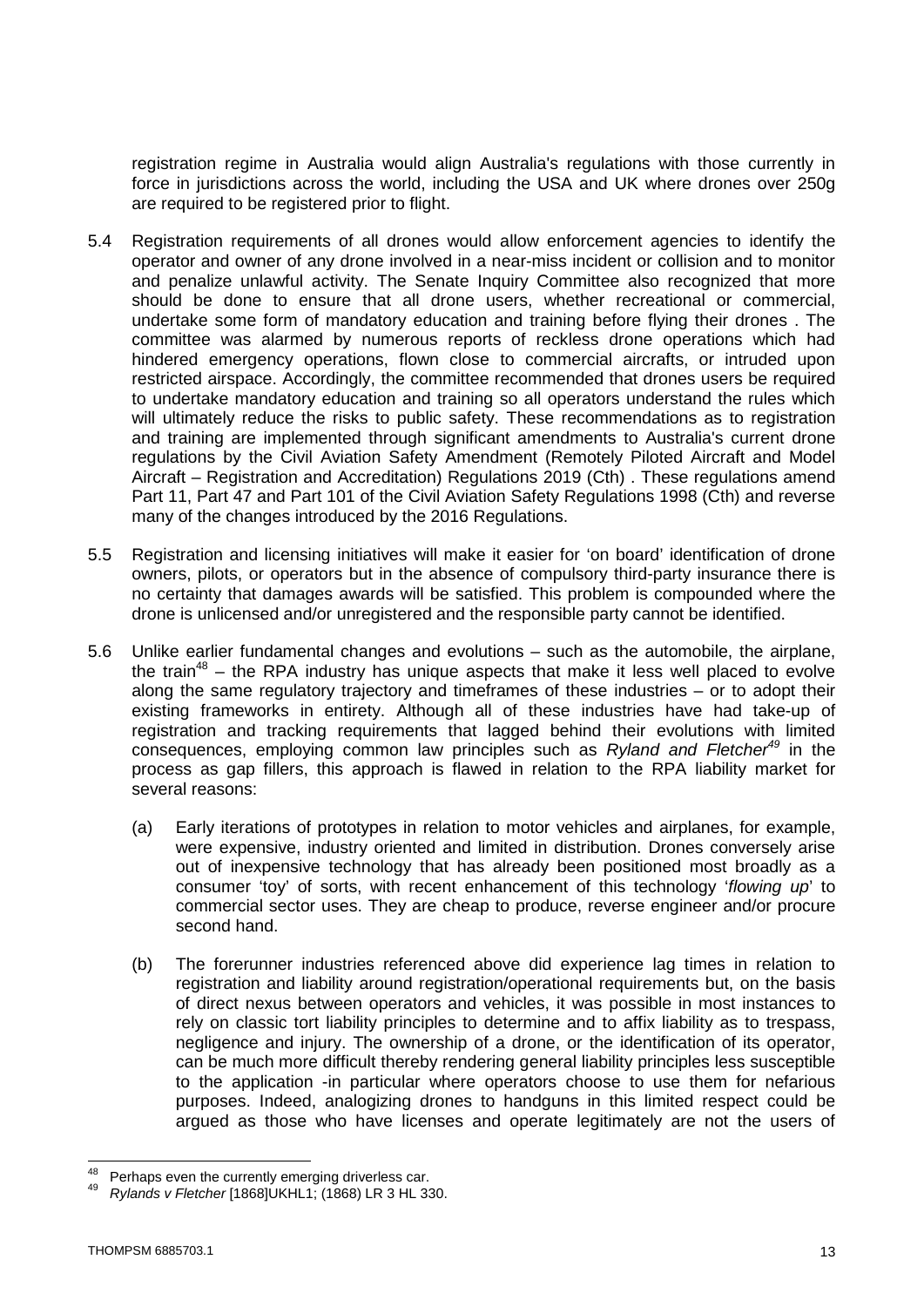concern to society. It is the unlicensed guns with remote accountability that cause damage.

- (c) As damages go, the capacity of drones dramatically exceeds these other industries in nascent contexts not only because of prolific use and availability (as above), but because of the magnitude of damages capable of being inflicted. To date, concerns have focused primarily on privacy invasion or limited physical impact injuries. However, recent events such as the capacity to close down airports, bomb oil fields, and cause wider scale disaster – while unregistered and potentially unattached to any recognizable operator for liability purposes – means that a measured, graduated timeline of simultaneous evolution and regulation is a level of leisure tax payers can ill afford. Taxpayers at present constitute the safety net for injuries or property damage arising out of the use of drones where the owner or operator of the drone causing injury or damage does not have private liability cover, cannot be found, or is impecunious. This may be because the drone in question was not properly registered and insured – intentionally or unintentionally – or because many of the users of this inexpensive type of technology may prove to be judgment proof at the end of the day even if found liable.
- 5.7 The drone, is, in other words, a new beast of a very different liability hue.
- 5.8 Given how entrenched compulsory third-party motor vehicle insurance is, it makes little sense that insurance in relation to person or property of third parties arising out of the use of drones is optional. Further, not only is there exponential growth in the number and scope of operations of drones, initiatives such as home-deliveries and other uses in close proximity to people increase significantly risk to person and property of third parties.
- 5.9 An adaptation, with appropriate modifications, of the compulsory third-party motor vehicle scheme with associated nominal defendant arrangements provides a tried and extensively tested pathway to resolving problems flowing from unregistered and/or uninsured drones.
- 5.10 It should be noted further, that the benefits of public liability insurance cover extend far beyond individual compensation. Coupled with a robust registration regime, operators with insurance cover would become more visible, accountable, and traceable in the case of an accident or incident. According to one submission to the Australian Senate Inquiry Committee<sup>50</sup> the possession of an operator's certificate and the associated insurance policy for a business, regularly acts as a deterrent for unsafe flight. In contrast, amateur or recreational operators who have *'no skin in the game'* may be more inclined to illegally take on jobs or unsafe operations as *'they will most likely lose nothing but the fee they got for the job anyway*' 51 .
- 5.11 There is emerging debate in relation to product liability in relation to the manufacture of drones and other autonomous vehicles. For example, it is interesting to note that certain leading car manufacturers have expressed strong support for the legal position that all manufacturers who sell fully driverless cars must accept liability for cars involved in accidents that were in full autonomous mode at the time of the accident.<sup>5</sup>  $\ddot{\phantom{0}}$

Volvo Car Australia, Submission 11, p. [7].

<sup>50</sup> Mr Ashley Fairfield, *Submission 51*, p.2; Australian Senate Inquiry Committee, see footnote 11 above.

<sup>51</sup> Mr Ashley Fairfield, *Submission 51*, p.2; Australian Senate Inquiry Committee, see footnote 11 above.

<sup>52</sup> See for example **Parliament of Australia Social issues relating to land-based automated vehicles in Australia**  (August 2017) https://www.aph.gov.au/Parliamentary\_Business/Committees/House/Industry\_Innovation\_Science\_and\_Resources/D riverless\_vehicles/Report/section?id=committees%2Freportrep%2F024056%2F24939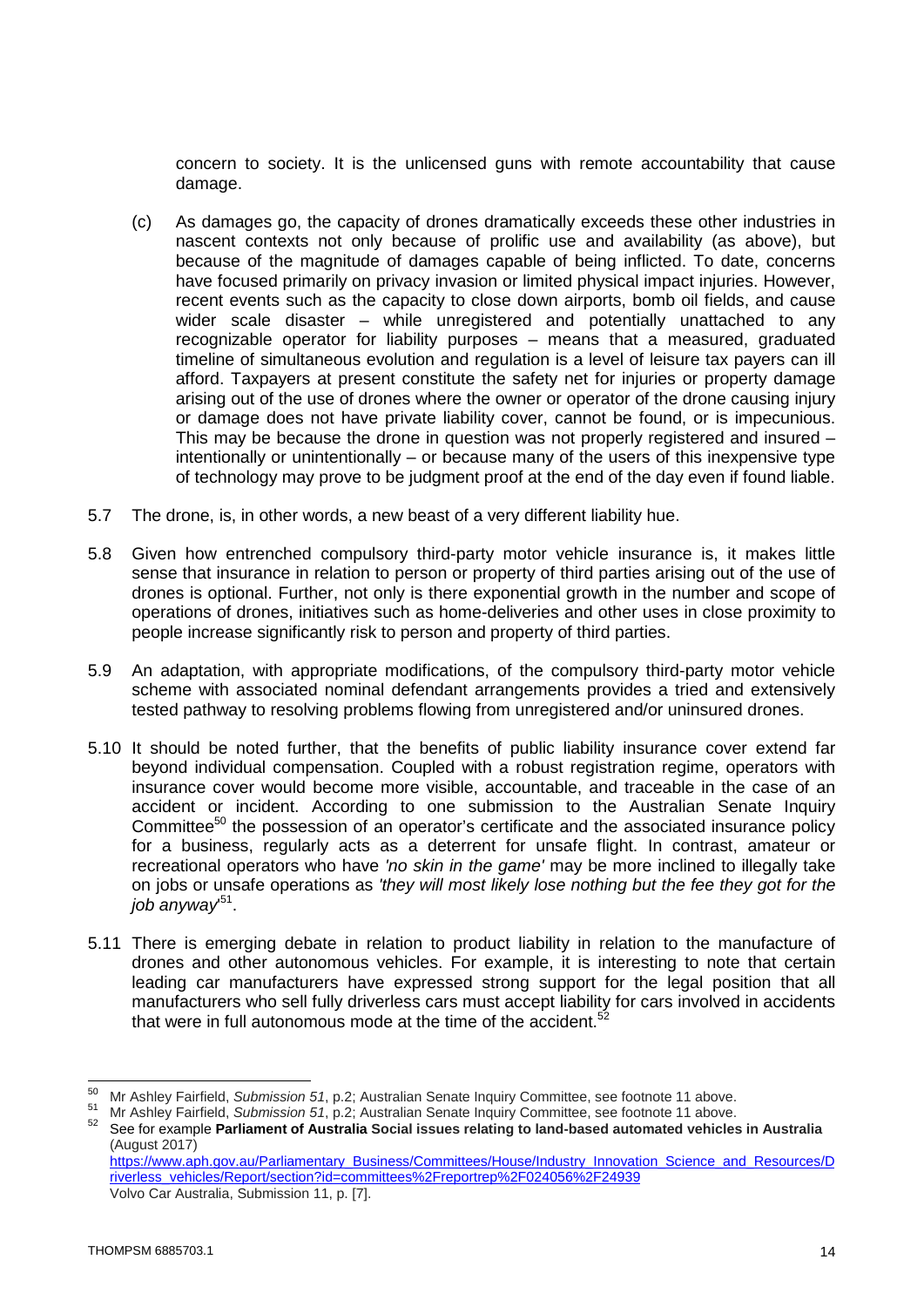- 5.12 The allocation of liability to the manufacturer of drones does represent a potential solution in relation to some injury or damages sustained through the operation of a drone, but there is no simple solution, as the operator, absent a completely autonomous system or inherent failure of the drone, must bear partial responsibility for the control of the drone.
- 5.13 Nevertheless, the development of a consistent regulatory and operational framework for drones must of necessity consider product liability issues which in turn are closely connected to the development of drone-specific airworthiness standards, including mandated 'fail-safe' functions. The Australian Senate Inquiry Committee<sup>53</sup> in 2018 recognized that to allow drones to fully integrate into shared airspace, they must be subject to standards of airworthiness. The committee recommended that airworthiness standards should extend to drones that arrive in the country through foreign imports, similar to model rockets and laser pointers. The committee also recommended that drones should include a number of fail-safe redundancies, such as return-to-home functionality and forced flight termination.
- 5.14 Finally, the Policy Issues Paper emphasises that, in relation to policy and regulation '*it will be essential that responses are coordinated and consistent across Commonwealth and State/Territory governments…. to achieve a nationally consistent and coordinated approach moving forward, facilitating industry compliance and interoperability*<sup>54</sup>. To this end, as is noted above, regard should be had to the approach adopted by the National Transport Commission, in their Report "Automated Vehicle Reform Program Approach" (October 2019). That report records that the Australian Transport Ministers have agreed that existing motor accident injury schemes expand to cover crashes caused by automated vehicles - an approach already enshrined in the United Kingdom in the *Automated and Electric Vehicles Act 2018.* When considering drones (i.e. automated aerial vehicles) it is not, therefore, too much of a stretch to contemplate that they should be treated similarly to the proposed treatment of automated vehicles, especially when the drone is an aerial taxi, or aerial delivery vehicle operating in a high density population area. It is, therefore, not unreasonable that the operator of such a drone should carry appropriate and adequate liability insurance to ensure that members of the public have recourse to compensation for death, injury or property damage.
- 5.15 Clyde & Co previously offered to provide the Government with advice from a global perspective in relation to the matters canvassed in this Submission<sup>55</sup>. That offer followed the creation by Clyde & Co in 2018 of a 'Global Drones Strategy Group', founded and chaired by Maurice Thompson, comprising 24 specialist lawyers across 14 different areas of law<sup>56</sup> in 9 countries and including external third party RPAS and insurance experts Dr. Tony Tarr, Professor Julie-Anne Tarr and Professor Ron Bartsch. Clyde & Co has been a first mover in

- See:
	- (i) 'Proposal on RPAS Compulsory Third Party Liability Insurance', provided to the Office of the Deputy Prime Minister, 13 October 2019; and
	- Letter and proposal to Simon Moore Air Traffic Policy: Department of Infrastructure, Transport, Cities & Regional Development, 9 December 2019.

See also Parker O' Very, "3 ways self-driving cars will affect the insurance industry" January 26, 2018 https://venturebeat.com/2018/01/26/3-ways-self-driving-cars-will-affect-the-insurance-industry/ "Google, Volvo, and Mercedes-Benz already accept liability in cases where a vehicle's self-driving system is at fault for a crash. Tesla is taking things a step further by extending an insurance program to purchasers of Tesla vehicles".

<sup>&</sup>lt;sup>53</sup> Senate Standing Committee on Rural and Regional Affairs and Transport, Regulatory requirements that impact on the safe use of Remotely Piloted Aircraft Systems, Unmanned Aerial Systems and associated systems, 31 July 2018 https://www.aph.gov.au/Parliamentary\_Business/Committees/Senate/Rural\_and\_Regional\_Affairs\_and\_Transport/Dr ones/Report (accessed 1 August 2019); hereafter referred to as 'Australian Senate Inquiry Committee'.Para. 8.27 – 8.38.

 $\frac{54}{55}$  Ibid., p54.

Maritime; Energy; Oil & Gas; Aviation (Liability, Casualty, Regulatory); Resources & Commodities; Space; Insurance; Terrorism; Casualty Response; Personal Injury; Big Data; Cyber; Product Liability; and Construction